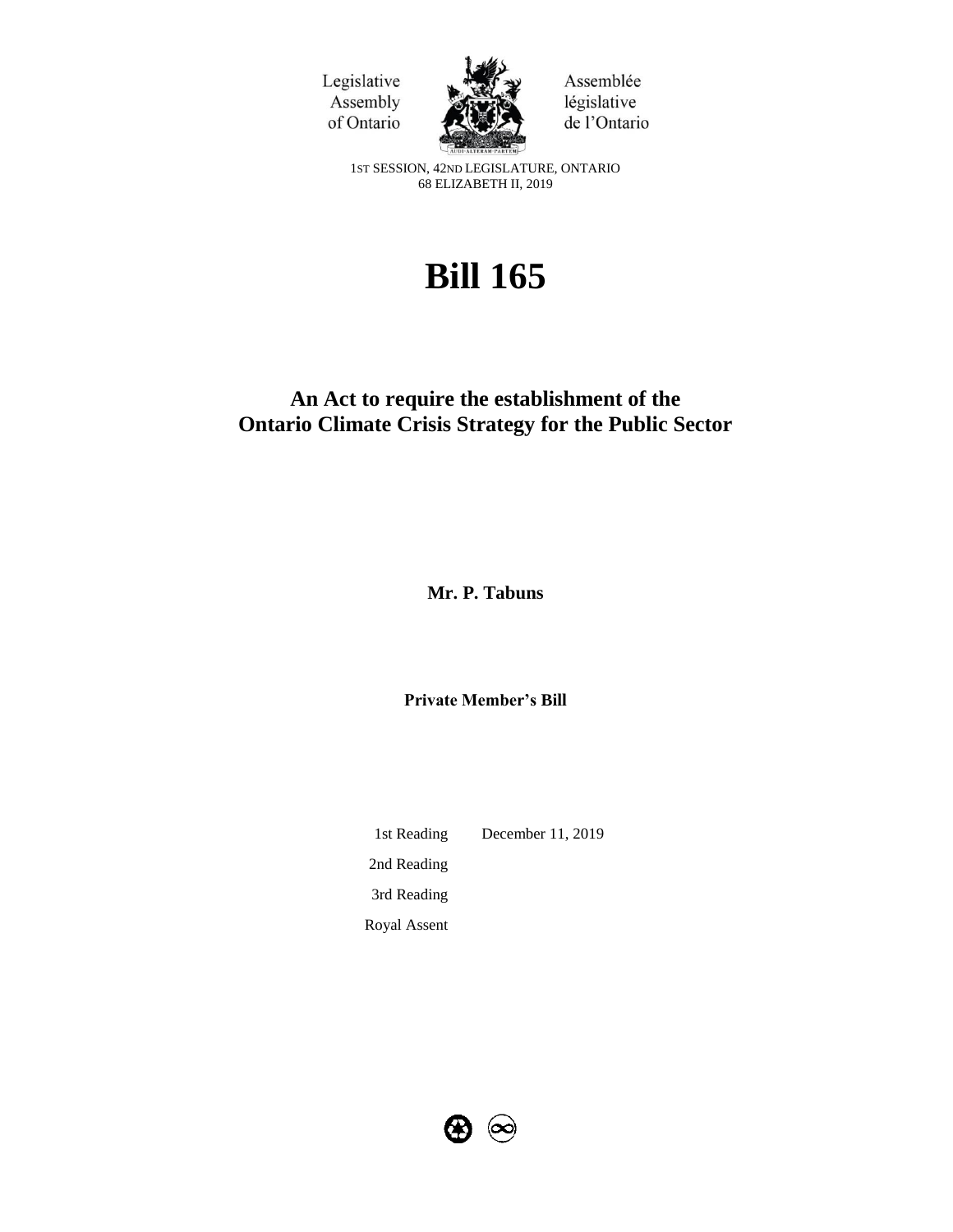#### EXPLANATORY NOTE

The Bill enacts the *Ontario Climate Crisis Strategy for the Public Sector Act, 2019*, which requires the Lieutenant Governor in Council to establish the Ontario Climate Crisis Strategy for the Public Sector. The Minister responsible for the administration of the Act is also required to prepare reports with respect to energy consumption by the public sector and other related matters.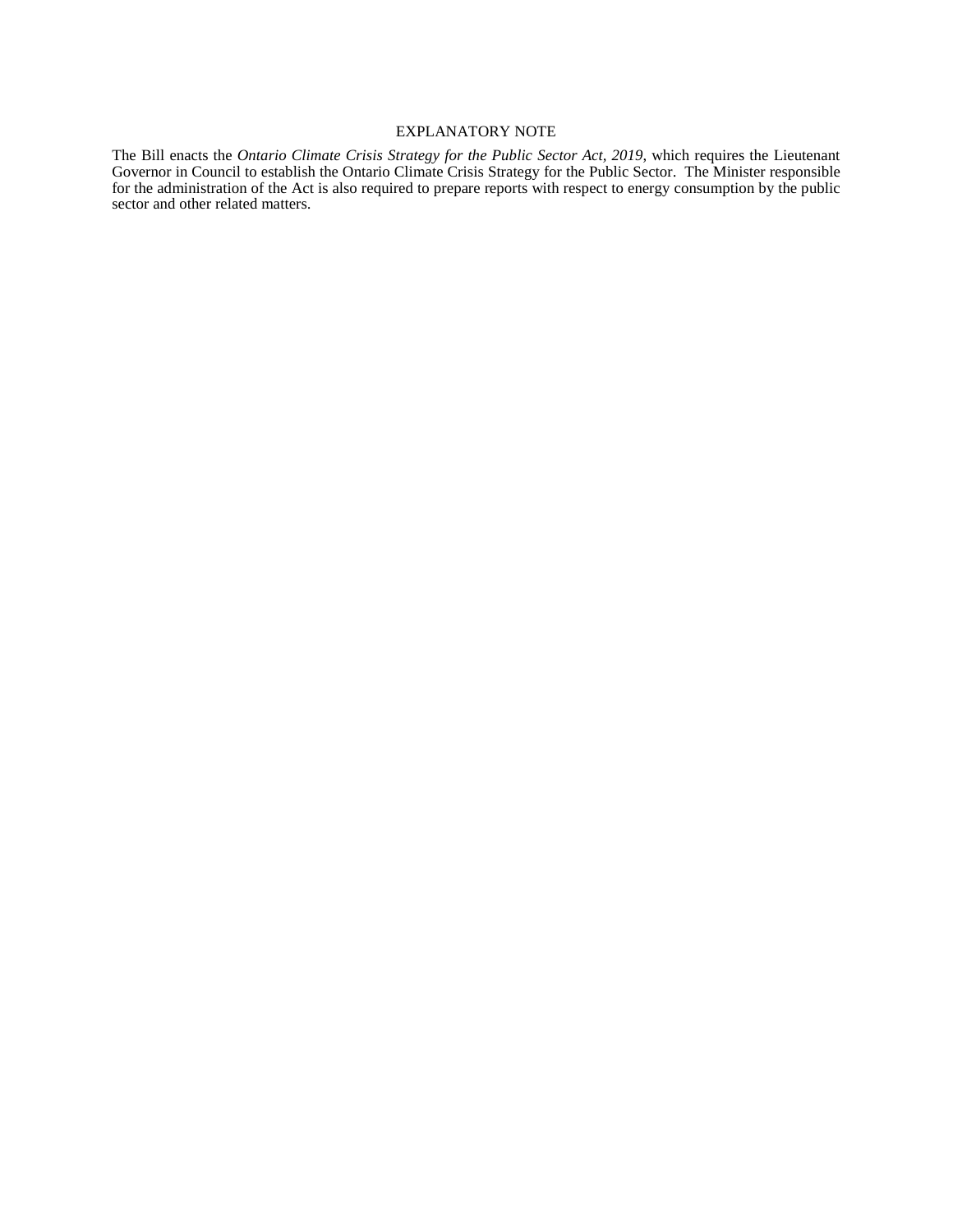# **An Act to require the establishment of the Ontario Climate Crisis Strategy for the Public Sector**

# **Preamble**

The public sector in Ontario can play a leadership role with regard to action on the climate crisis. Developing a climate crisis strategy for the public sector will encourage action on the climate crisis in society at large. By putting its own house in order, the Government of Ontario will establish a commitment to encouraging the use of innovative technologies and techniques throughout Ontario. Implementation of the strategy will demonstrate the advantages of early action and result in the development of solutions that can be broadly shared. It is important to establish objectives that reflect the urgency of taking action on the climate crisis.

Therefore, Her Majesty, by and with the advice and consent of the Legislative Assembly of the Province of Ontario, enacts as follows:

#### **Definition**

**1** In this Act,

"public sector" means the public sector within the meaning of the *Public Sector Salary Disclosure Act, 1996*; ("secteur public")

"regulations" means the regulations made under this Act; ("règlements")

"Strategy" means the Ontario Climate Crisis Strategy for the Public Sector established under subsection 2 (1). ("stratégie")

#### **Strategy**

**2** (1) The Lieutenant Governor in Council shall, on or before the first anniversary of the day this Act receives Royal Assent, establish the Ontario Climate Crisis Strategy for the Public Sector.

#### **Effective date**

(2) The Strategy takes effect on the date specified in the Strategy, which shall be no later than one year after the day this Act receives Royal Assent.

# **Contents**

- (3) The Strategy shall set out a plan for achieving the following goals:
	- 1. Capping, within 12 months after the Strategy takes effect, emissions of greenhouse gases from activities engaged in by the public sector, including activities engaged in that relate to the following:
		- i. Facilities leased, owned, operated or primarily funded by the public sector, including housing facilities.
		- ii. Vehicles owned by the public sector.
		- iii. The integrated power system within the meaning of the *Electricity Act, 1998*.
	- 2. Reducing the emissions mentioned in paragraph 1 by a minimum of 5 per cent annually until they reach net zero.
	- 3. Reducing the energy consumed at every new facility mentioned in subparagraph 1 i that is constructed such that,
		- i. for every facility for which construction commences on or after the second anniversary of the day this Act receives Royal Assent, energy consumption is, as determined in accordance with the regulations, at least 50 per cent less than the energy consumption of an average comparable new private sector facility in operation in the year the construction of the public sector facility commences, and
		- ii. for every facility for which construction commences on or after the fifth anniversary of the day this Act received Royal Assent, net energy consumption is zero.
	- 4. Achieving such other goals as may be prescribed by the regulations.

#### **Same**

(4) The Strategy shall provide for the following initiatives: